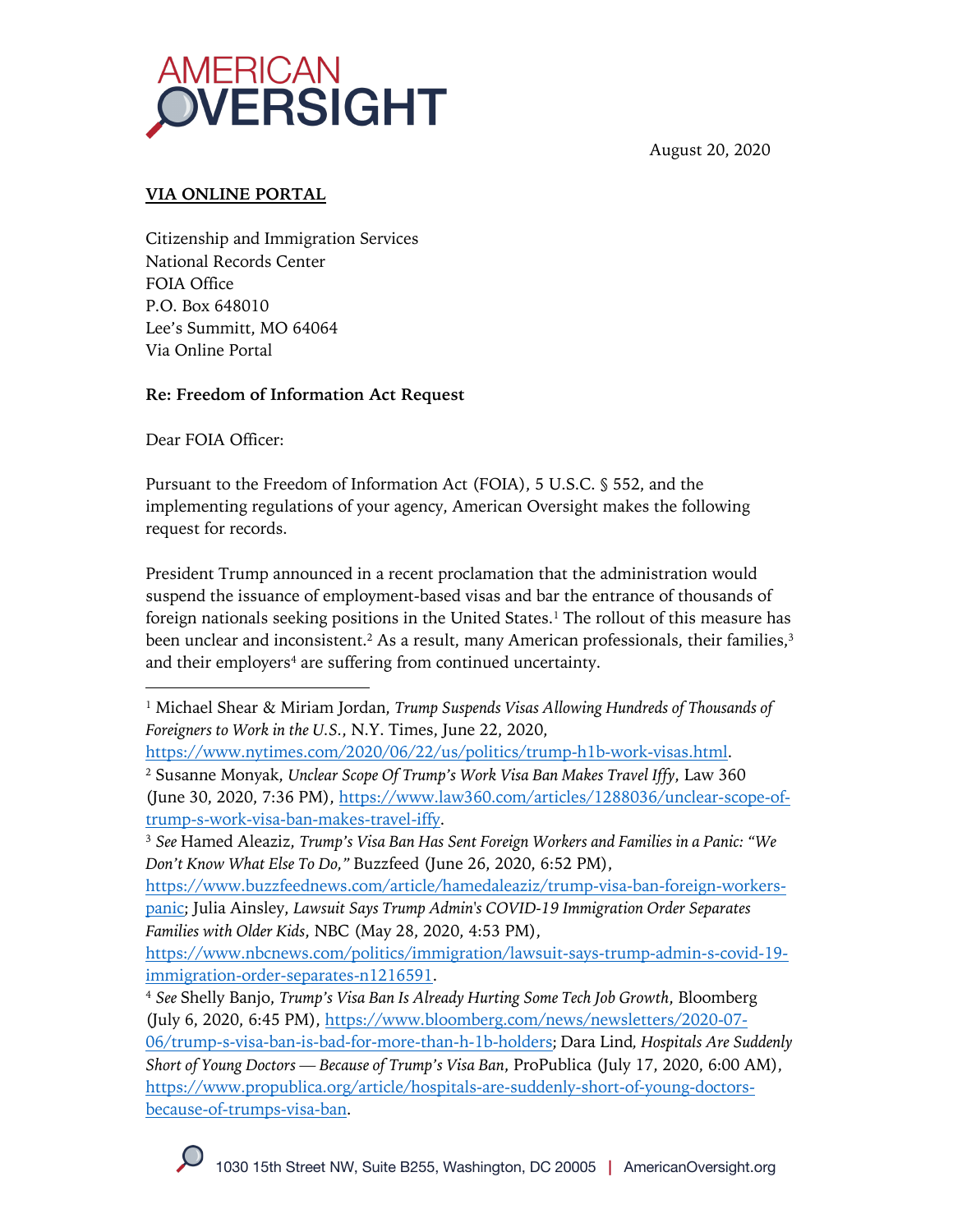American Oversight seeks records with the potential to shed light on this decision and its implementation.

#### **Requested Records**

American Oversight requests that your agency produce the following records within twenty business days:

All email communications (including email messages, complete email chains, email attachments, calendar invitations, and calendar attachments) sent by the government officials specified below containing any of the following key terms:

- 1. 10052
- 2. "work visa"
- 3. "worker visa"
- 4. "employment-based"
- 5. nonimmigrant
- 6. "temporary worker"
- 7. "seasonal worker"
- 8. "foreign worker"
- 9. "foreign talent"
- 10. "foreign professionals"
- 11. "specialty occupation"
- 12. "specialized knowledge"
- 13. "specialized skills"
- 14. "H visa"
- 15. "H-1B"
- 16. "H-2B"
- 17. "H-4"
- 18. "intracompany transferee"
- 19. "managerial or executive"
- 20. "L visa"
- $21.$  "L-1"
- 22. "L-1A"
- 23. "L-1B"
- 24. "L-2"
- 25. "cultural exchange"
- 26. "J visa"
- 27. "J-1"
- 28. "J-2"
- 29. "America first"

#### Government Officials

1. Ken Cuccinelli, Acting Director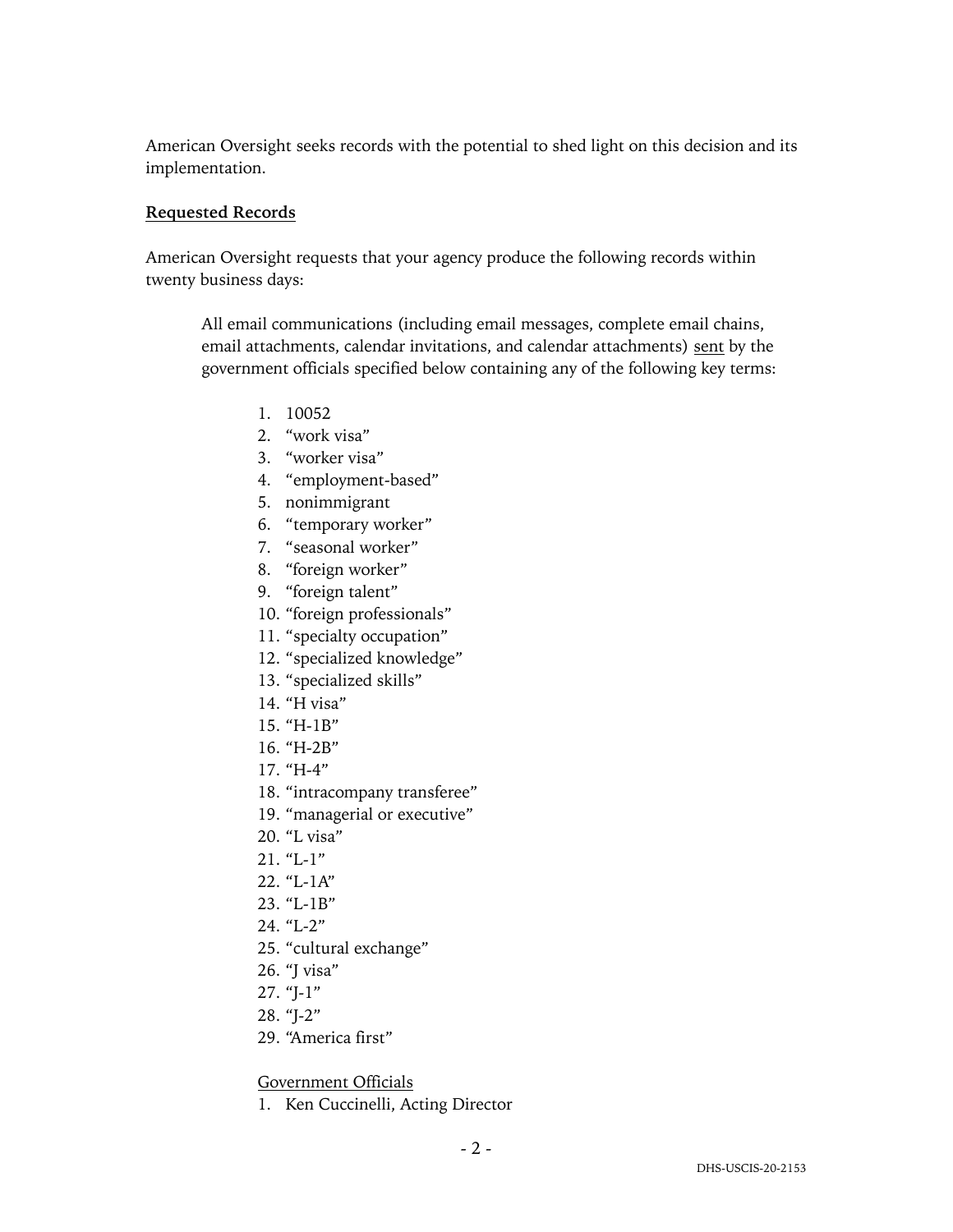- 2. Joseph Edlow, Deputy Director for Policy
- 3. Kathy Nuebel Kovarik, Chief of Staff
- 4. John Zadrozny
- 5. Ann Marie Highsmith, Acting Chief Counsel
- 6. Robert Law, Chief, Office of Policy and Strategy
- 7. Anyone serving in the role of White House Liaison, including in an acting capacity

Please provide all responsive records from March 15, 2020, through the date of the search.

American Oversight has limited its request to sent messages to reduce the volume of potentially responsive records. American Oversight still requests complete email chains. So, for example, if a government official sent a response to an incoming message containing one of the key terms above, the email chain containing the initially received message and the response is responsive to this request.

#### **Fee Waiver Request**

In accordance with 5 U.S.C.  $\frac{1}{5}$  552(a)(4)(A)(iii) and your agency's regulations, American Oversight requests a waiver of fees associated with processing this request for records. The subject of this request concerns the operations of the federal government, and the disclosures will likely contribute to a better understanding of relevant government procedures by the general public in a significant way. Moreover, the request is primarily and fundamentally for non-commercial purposes.

American Oversight requests a waiver of fees because disclosure of the requested information is "in the public interest because it is likely to contribute significantly to public understanding of operations or activities of the government."5 The public has a significant interest in government interventions in the U.S. labor market, including restrictions on immigration. Records with the potential to shed light on this issue would contribute significantly to public understanding of operations of the federal government, including the implementation of the temporary visa suspension announced by Presidential Proclamation. American Oversight is committed to transparency and makes the responses agencies provide to FOIA requests publicly available, and the public's understanding of the government's activities would be enhanced through American Oversight's analysis and publication of these records.

This request is primarily and fundamentally for non-commercial purposes.<sup>6</sup> As a  $501(c)(3)$ nonprofit, American Oversight does not have a commercial purpose and the release of the information requested is not in American Oversight's financial interest. American Oversight's mission is to promote transparency in government, to educate the public

 $5 \text{ J.S.C. }$  \$ 552(a)(4)(A)(iii).

<sup>6</sup> *See id.*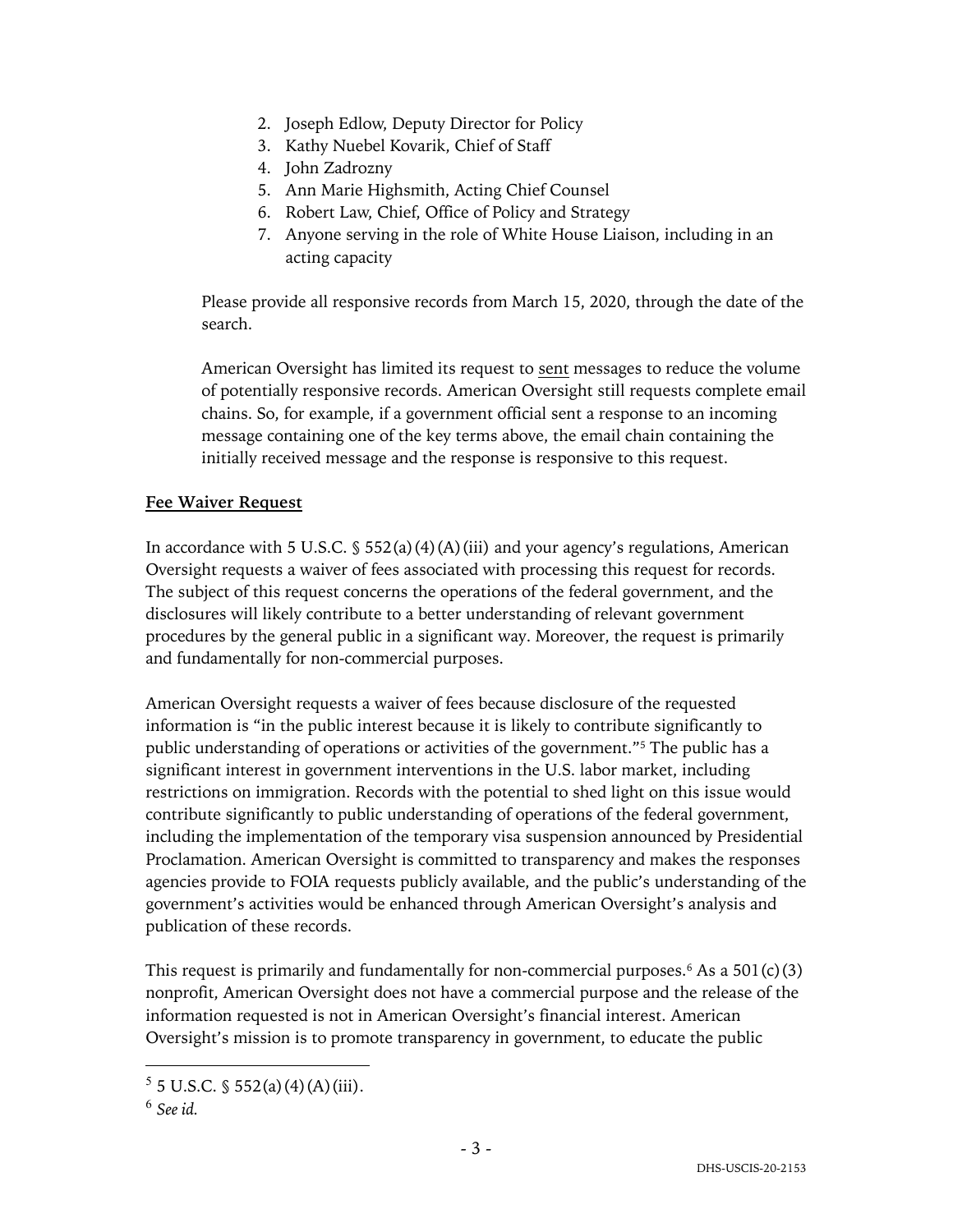about government activities, and to ensure the accountability of government officials. American Oversight uses the information gathered, and its analysis of it, to educate the public through reports, press releases, or other media. American Oversight also makes materials it gathers available on its public website and promotes their availability on social media platforms, such as Facebook and Twitter.7

American Oversight has also demonstrated its commitment to the public disclosure of documents and creation of editorial content through numerous substantive analyses posted to its website.8 Examples reflecting this commitment to the public disclosure of documents and the creation of editorial content include the posting of records related to an ethics waiver received by a senior Department of Justice attorney and an analysis of what those records demonstrated regarding the Department's process for issuing such waivers;<sup>9</sup> posting records received as part of American Oversight's "Audit the Wall" project to gather and analyze information related to the administration's proposed construction of a barrier along the U.S.-Mexico border, and analyses of what those records reveal;<sup>10</sup> posting records regarding potential self-dealing at the Department of Housing  $\&$ Urban Development and related analysis; $11$  posting records and analysis relating to the federal government's efforts to sell nuclear technology to Saudi Arabia;12 and posting records and analysis regarding the Department of Justice's decision in response to demands from Congress to direct a U.S. Attorney to undertake a wide-ranging review and make recommendations regarding criminal investigations relating to the President's

<sup>10</sup> *See generally Audit the Wall*, American Oversight,

 $7$  American Oversight currently has approximately 15,600 page likes on Facebook and 104,600 followers on Twitter. American Oversight, Facebook,

https://www.facebook.com/weareoversight/ (last visited Aug. 20, 2020); American Oversight (@weareoversight), Twitter, https://twitter.com/weareoversight (last visited Aug. 20, 2020).

<sup>8</sup> *News*, American Oversight, https://www.americanoversight.org/blog.

<sup>9</sup> *DOJ Records Relating to Solicitor General Noel Francisco's Recusal*, American Oversight, https://www.americanoversight.org/document/doj-civil-division-response-noel-franciscocompliance; *Francisco & the Travel Ban: What We Learned from the DOJ Documents*, American Oversight, https://www.americanoversight.org/francisco-the-travel-ban-what-we-learnedfrom-the-doj-documents.

https://www.americanoversight.org/investigation/audit-the-wall; *see, e.g.*, *Border Wall Investigation Report: No Plans, No Funding, No Timeline, No Wall*, American Oversight, https://www.americanoversight.org/border-wall-investigation-report-no-plans-nofunding-no-timeline-no-wall.

<sup>11</sup> *Documents Reveal Ben Carson Jr.'s Attempts to Use His Influence at HUD to Help His Business*, American Oversight, https://www.americanoversight.org/documents-reveal-ben-carson-jrs-attempts-to-use-his-influence-at-hud-to-help-his-business.

<sup>12</sup> *Investigating the Trump Administration's Efforts to Sell Nuclear Technology to Saudi Arabia*, American Oversight, https://www.americanoversight.org/investigating-the-trumpadministrations-efforts-to-sell-nuclear-technology-to-saudi-arabia.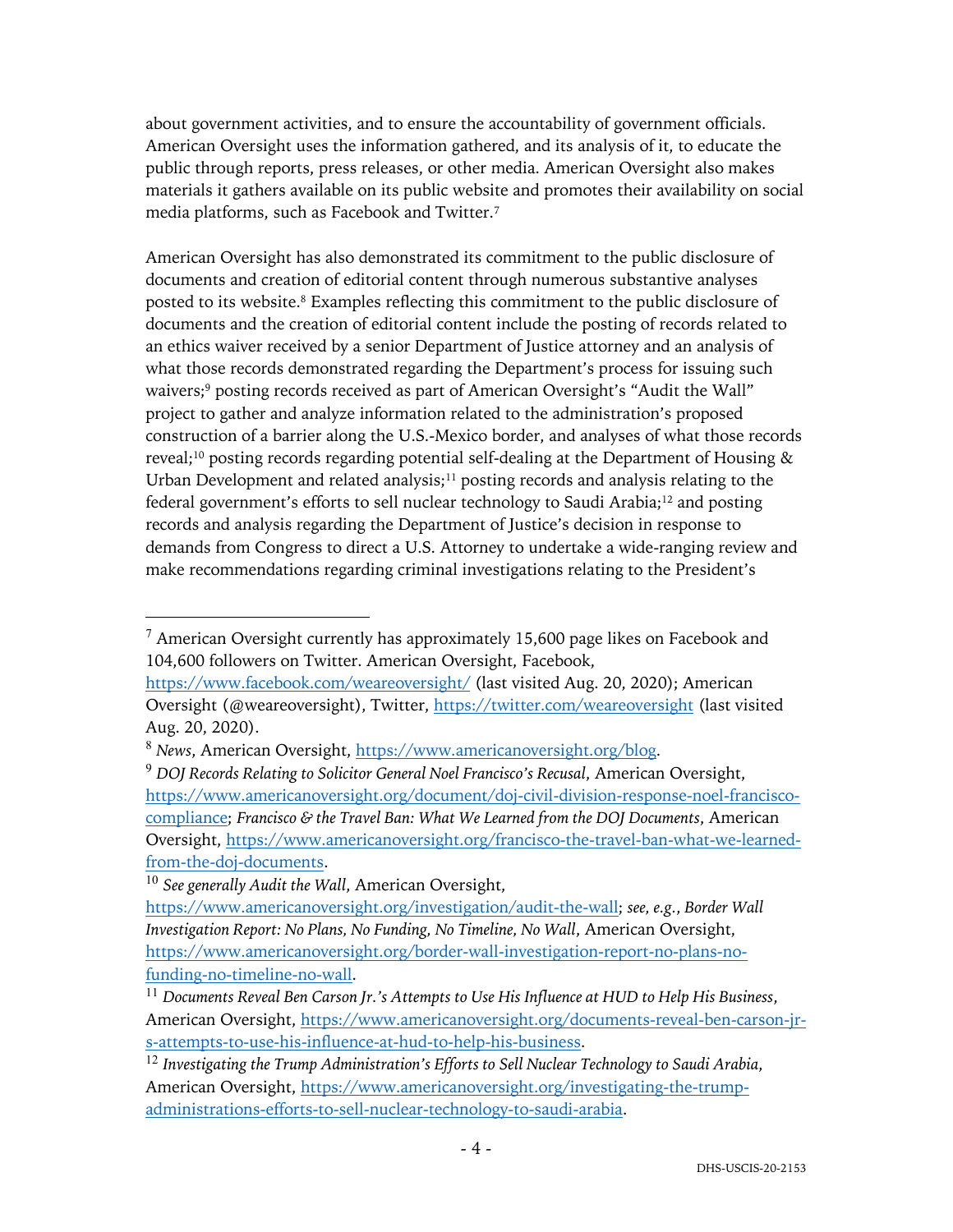political opponents and allegations of misconduct by the Department of Justice itself and the Federal Bureau of Investigation.<sup>13</sup>

Accordingly, American Oversight qualifies for a fee waiver.

# **Guidance Regarding the Search & Processing of Requested Records**

In connection with its request for records, American Oversight provides the following guidance regarding the scope of the records sought and the search and processing of records:

- Please search all locations and systems likely to have responsive records, regardless of format, medium, or physical characteristics. For instance, if the request seeks "communications," please search all locations likely to contain communications, including relevant hard-copy files, correspondence files, appropriate locations on hard drives and shared drives, emails, text messages or other direct messaging systems (such as iMessage, WhatsApp, Signal, or Twitter direct messages), voicemail messages, instant messaging systems such as Lync or ICQ, and shared messages systems such as Slack.
- In conducting your search, please understand the terms "record," "document," and "information" in their broadest sense, to include any written, typed, recorded, graphic, printed, or audio material of any kind. We seek records of any kind, including electronic records, audiotapes, videotapes, and photographs, as well as letters, emails, facsimiles, telephone messages, voice mail messages, and transcripts, notes, or minutes of any meetings, telephone conversations, or discussions.
- Our request for records includes any attachments to those records or other materials enclosed with those records when they were previously transmitted. To the extent that an email is responsive to our request, our request includes all prior messages sent or received in that email chain, as well as any attachments to the email.
- Please search all relevant records or systems containing records regarding agency business. Do not exclude records regarding agency business contained in files, email accounts, or devices in the personal custody of your officials, such as personal email accounts or text messages. Records of official business conducted using unofficial systems or stored outside of official files are subject to the Federal Records Act and FOIA.14 It is not adequate to rely on policies and procedures that

<sup>13</sup> *Sessions' Letter Shows DOJ Acted on Trump's Authoritarian Demand to Investigate Clinton*, American Oversight, https://www.americanoversight.org/sessions-letter.

<sup>14</sup> *See Competitive Enter. Inst. v. Office of Sci. & Tech. Policy*, 827 F.3d 145, 149–50 (D.C. Cir. 2016); *cf. Judicial Watch, Inc. v. Kerry*, 844 F.3d 952, 955–56 (D.C. Cir. 2016).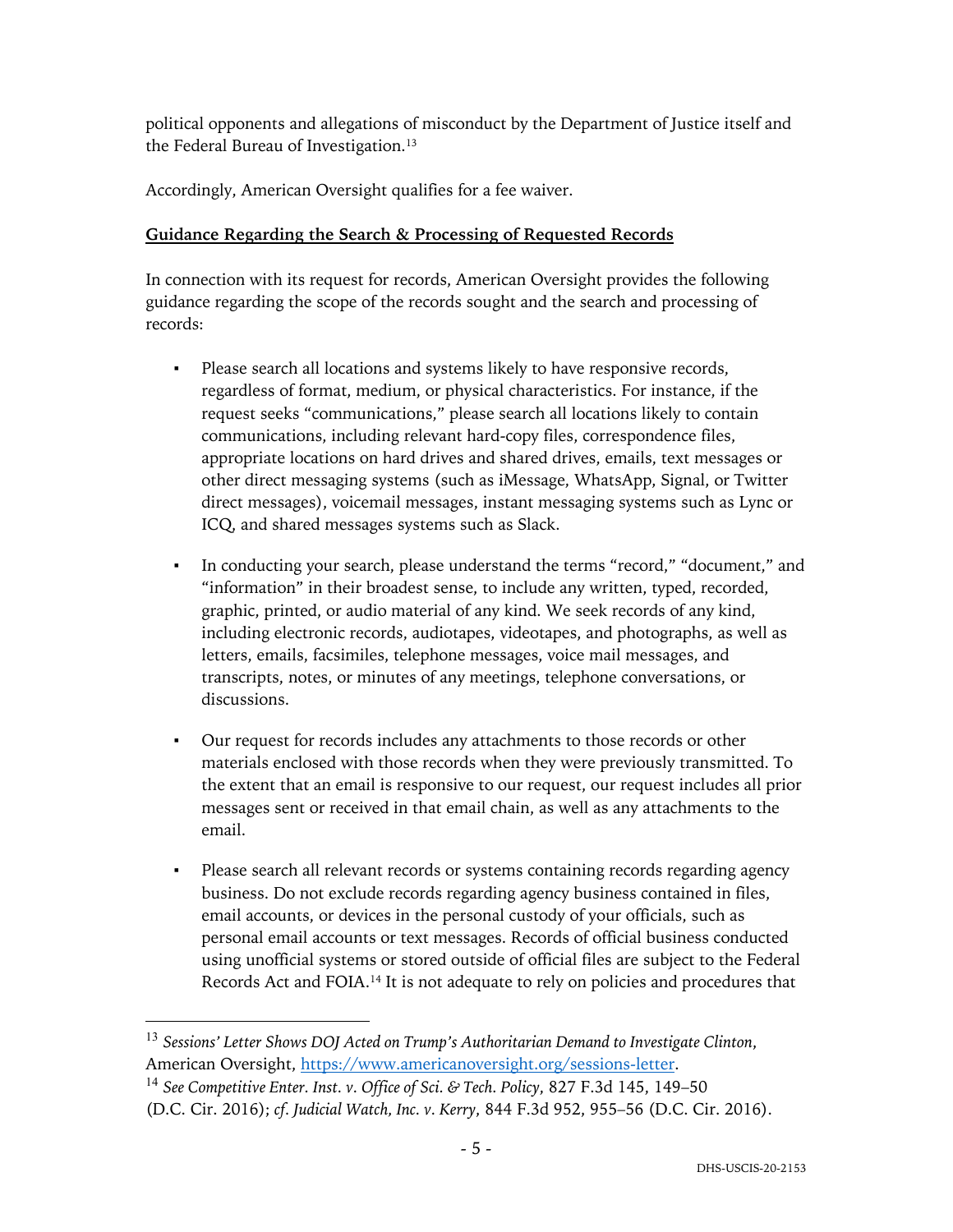require officials to move such information to official systems within a certain period of time; American Oversight has a right to records contained in those files even if material has not yet been moved to official systems or if officials have, by intent or through negligence, failed to meet their obligations.15

- Please use all tools available to your agency to conduct a complete and efficient search for potentially responsive records. Agencies are subject to government-wide requirements to manage agency information electronically,<sup>16</sup> and many agencies have adopted the National Archives and Records Administration (NARA) Capstone program, or similar policies. These systems provide options for searching emails and other electronic records in a manner that is reasonably likely to be more complete than just searching individual custodian files. For example, a custodian may have deleted a responsive email from his or her email program, but your agency's archiving tools may capture that email under Capstone. At the same time, custodian searches are still necessary; agencies may not have direct access to files stored in .PST files, outside of network drives, in paper format, or in personal email accounts.
- In the event some portions of the requested records are properly exempt from disclosure, please disclose any reasonably segregable non-exempt portions of the requested records. If a request is denied in whole, please state specifically why it is not reasonable to segregate portions of the record for release.
- Please take appropriate steps to ensure that records responsive to this request are not deleted by the agency before the completion of processing for this request. If records potentially responsive to this request are likely to be located on systems where they are subject to potential deletion, including on a scheduled basis, please take steps to prevent that deletion, including, as appropriate, by instituting a litigation hold on those records.

## **Conclusion**

If you have any questions regarding how to construe this request for records or believe that further discussions regarding search and processing would facilitate a more efficient production of records of interest to American Oversight, please do not hesitate to contact American Oversight to discuss this request. American Oversight welcomes an opportunity

<sup>15</sup> *See Competitive Enter. Inst. v. Office of Sci. & Tech. Policy*, No. 14-cv-765, slip op. at 8 (D.D.C. Dec. 12, 2016).

<sup>&</sup>lt;sup>16</sup> Presidential Memorandum—Managing Government Records, 76 Fed. Reg. 75,423 (Nov. 28, 2011), https://obamawhitehouse.archives.gov/the-press-

office/2011/11/28/presidential-memorandum-managing-government-records; Office of Mgmt. & Budget, Exec. Office of the President, Memorandum for the Heads of Executive Departments & Independent Agencies, "Managing Government Records Directive," M-12- 18 (Aug. 24, 2012), https://www.archives.gov/files/records-mgmt/m-12-18.pdf.